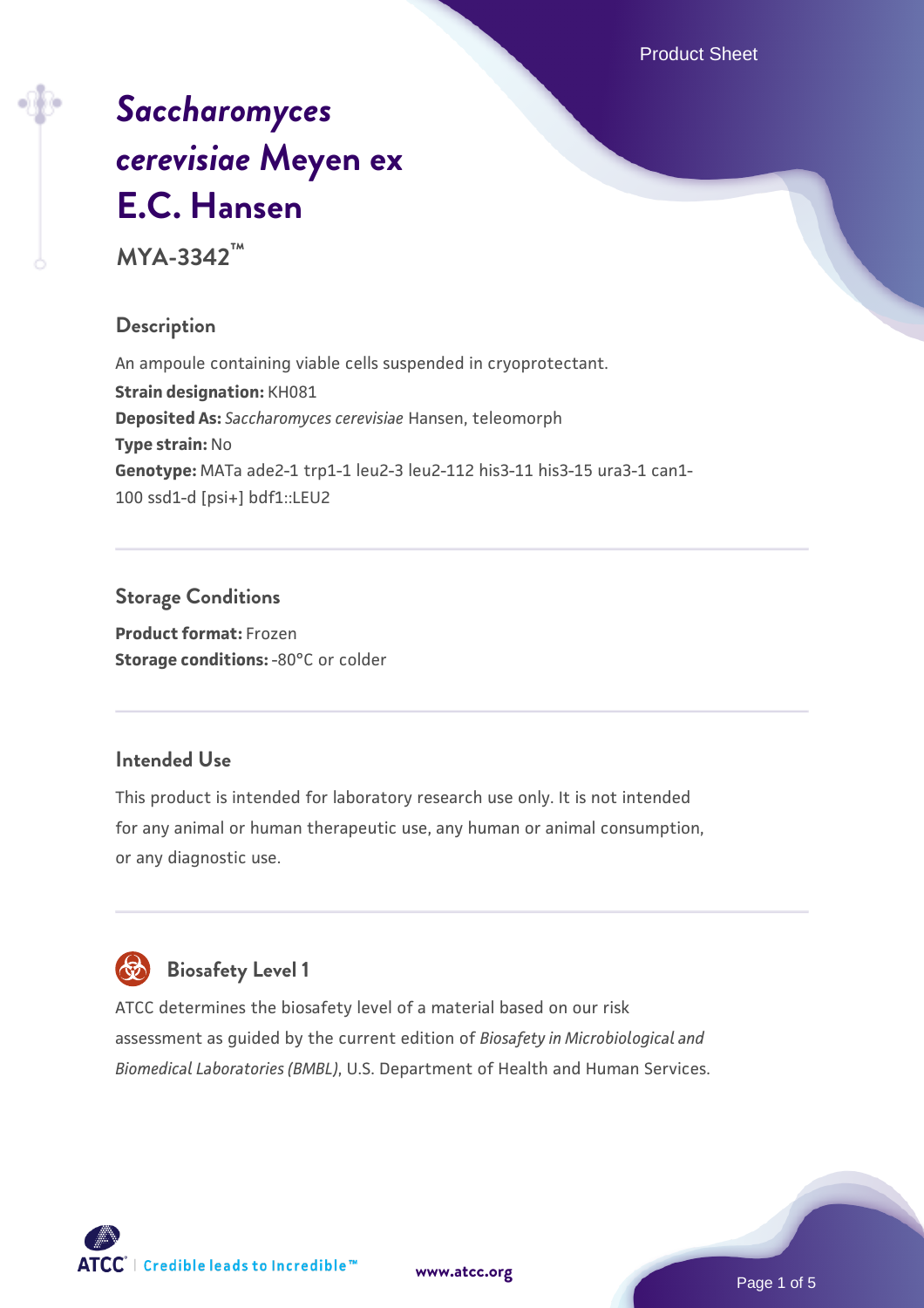#### **[Saccharomyces cerevisiae](https://www.atcc.org/products/mya-3342)** [Meyen ex E.C. Hansen](https://www.atcc.org/products/mya-3342) **MYA-3342**

It is your responsibility to understand the hazards associated with the material per your organization's policies and procedures as well as any other applicable regulations as enforced by your local or national agencies.

ATCC highly recommends that appropriate personal protective equipment is always used when handling vials. For cultures that require storage in liquid nitrogen, it is important to note that some vials may leak when submersed in liquid nitrogen and will slowly fill with liquid nitrogen. Upon thawing, the conversion of the liquid nitrogen back to its gas phase may result in the vial exploding or blowing off its cap with dangerous force creating flying debris. Unless necessary, ATCC recommends that these cultures be stored in the vapor phase of liquid nitrogen rather than submersed in liquid nitrogen.

# **Certificate of Analysis**

For batch-specific test results, refer to the applicable certificate of analysis that can be found at www.atcc.org.

# **Growth Conditions**

**Medium:**  [ATCC Medium 1245: YEPD](https://www.atcc.org/-/media/product-assets/documents/microbial-media-formulations/1/2/4/5/atcc-medium-1245.pdf?rev=705ca55d1b6f490a808a965d5c072196) **Temperature:** 25°C **Incubation:** slow growth

### **Handling Procedures**

**Frozen ampoules** packed in dry ice should either be thawed immediately or

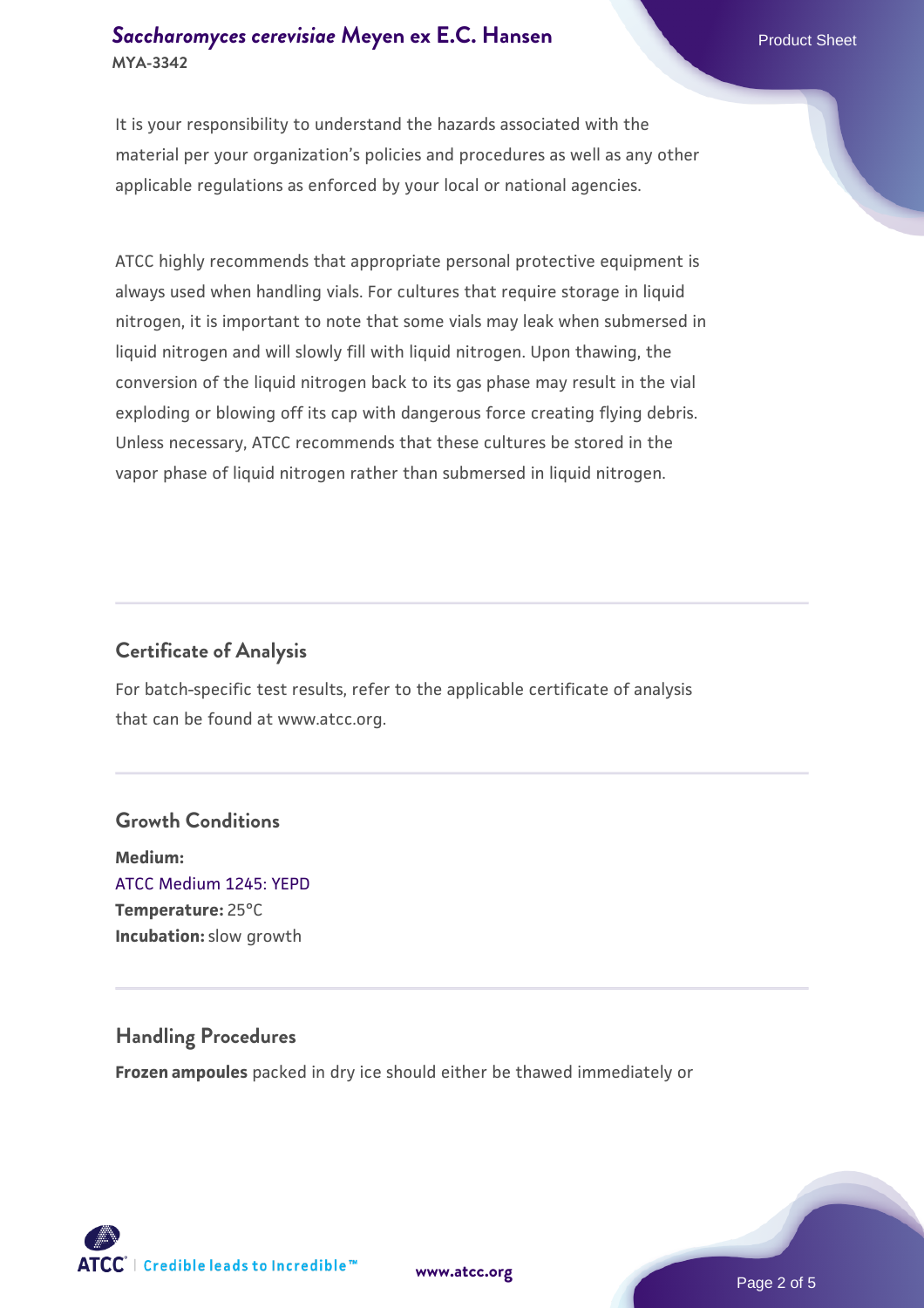#### **[Saccharomyces cerevisiae](https://www.atcc.org/products/mya-3342)** [Meyen ex E.C. Hansen](https://www.atcc.org/products/mya-3342) **MYA-3342**

stored in liquid nitrogen. If liquid nitrogen storage facilities are not available, frozen ampoules may be stored at or below -70°C for approximately one week. **Do not under any circumstance store frozen ampoules at refrigerator freezer temperatures (generally -20°C)**. Storage of frozen material at this temperature will result in the death of the culture.

- 1. To thaw a frozen ampoule, place in a **25°C to 30°C** water bath, until just thawed **(approximately 5 minutes)**. Immerse the ampoule just sufficient to cover the frozen material. Do not agitate the ampoule.
- 2. Immediately after thawing, wipe down ampoule with 70% ethanol and aseptically transfer at least 50 µL (or 2-3 agar cubes) of the content onto a plate or broth with medium recommended.
- 3. Incubate the inoculum/strain at the temperature and conditions recommended.
- 4. Inspect for growth of the inoculum/strain regularly for up to 4 weeks. The time necessary for significant growth will vary from strain to strain.

#### **Material Citation**

If use of this material results in a scientific publication, please cite the material in the following manner: *Saccharomyces cerevisiae* Meyen ex E.C. Hansen (ATCC MYA-3342)

#### **References**

References and other information relating to this material are available at www.atcc.org.

#### **Warranty**

The product is provided 'AS IS' and the viability of ATCC® products is warranted for 30 days from the date of shipment, provided that the customer has stored and handled the product according to the information

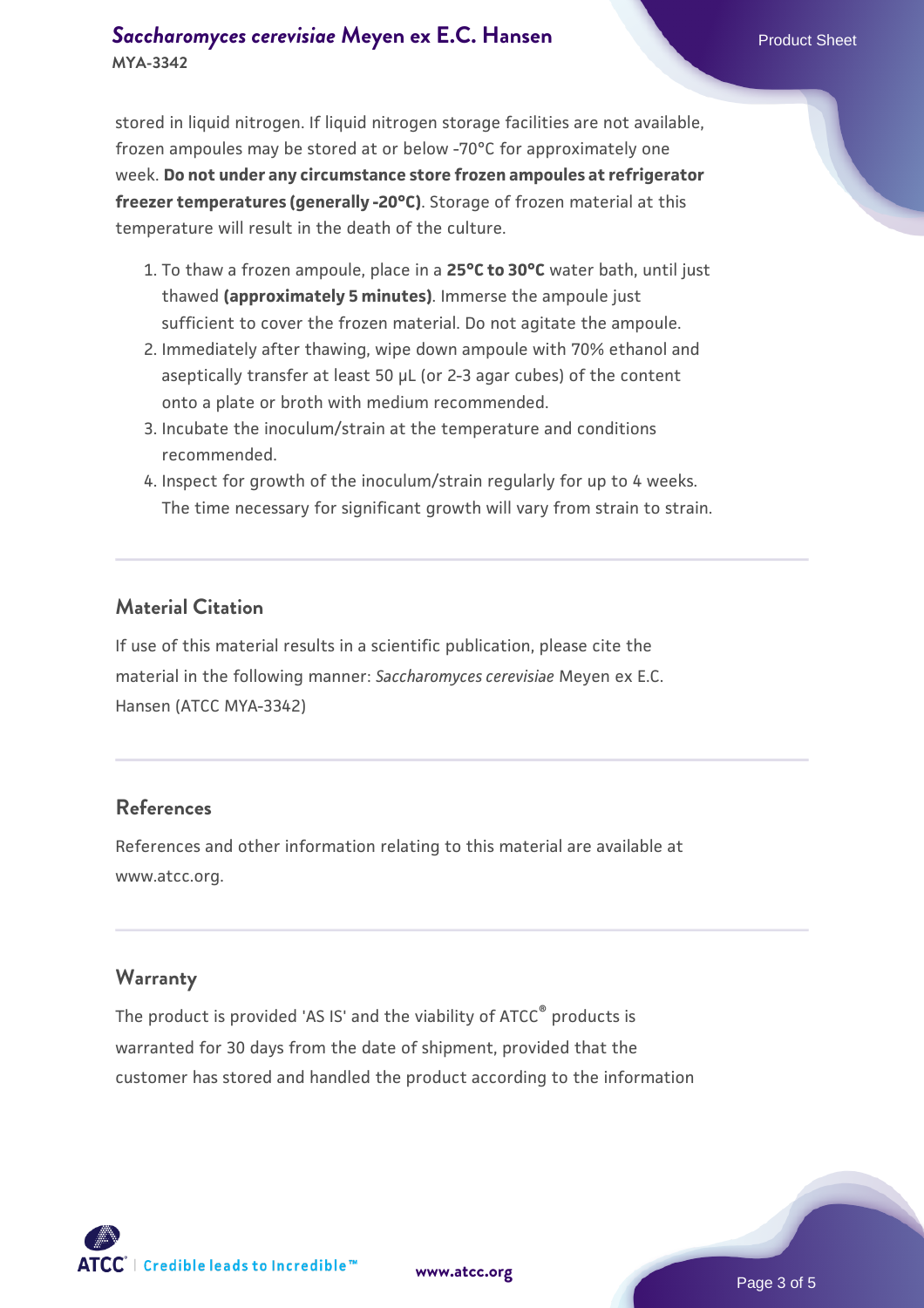#### **[Saccharomyces cerevisiae](https://www.atcc.org/products/mya-3342)** [Meyen ex E.C. Hansen](https://www.atcc.org/products/mya-3342) **MYA-3342**

included on the product information sheet, website, and Certificate of Analysis. For living cultures, ATCC lists the media formulation and reagents that have been found to be effective for the product. While other unspecified media and reagents may also produce satisfactory results, a change in the ATCC and/or depositor-recommended protocols may affect the recovery, growth, and/or function of the product. If an alternative medium formulation or reagent is used, the ATCC warranty for viability is no longer valid. Except as expressly set forth herein, no other warranties of any kind are provided, express or implied, including, but not limited to, any implied warranties of merchantability, fitness for a particular purpose, manufacture according to cGMP standards, typicality, safety, accuracy, and/or noninfringement.

#### **Disclaimers**

This product is intended for laboratory research use only. It is not intended for any animal or human therapeutic use, any human or animal consumption, or any diagnostic use. Any proposed commercial use is prohibited without a license from ATCC.

While ATCC uses reasonable efforts to include accurate and up-to-date information on this product sheet, ATCC makes no warranties or representations as to its accuracy. Citations from scientific literature and patents are provided for informational purposes only. ATCC does not warrant that such information has been confirmed to be accurate or complete and the customer bears the sole responsibility of confirming the accuracy and completeness of any such information.

This product is sent on the condition that the customer is responsible for and assumes all risk and responsibility in connection with the receipt, handling, storage, disposal, and use of the ATCC product including without limitation taking all appropriate safety and handling precautions to minimize health or environmental risk. As a condition of receiving the material, the customer agrees that any activity undertaken with the ATCC product and any progeny or modifications will be conducted in compliance with all applicable laws,

**[www.atcc.org](http://www.atcc.org)**

Page 4 of 5